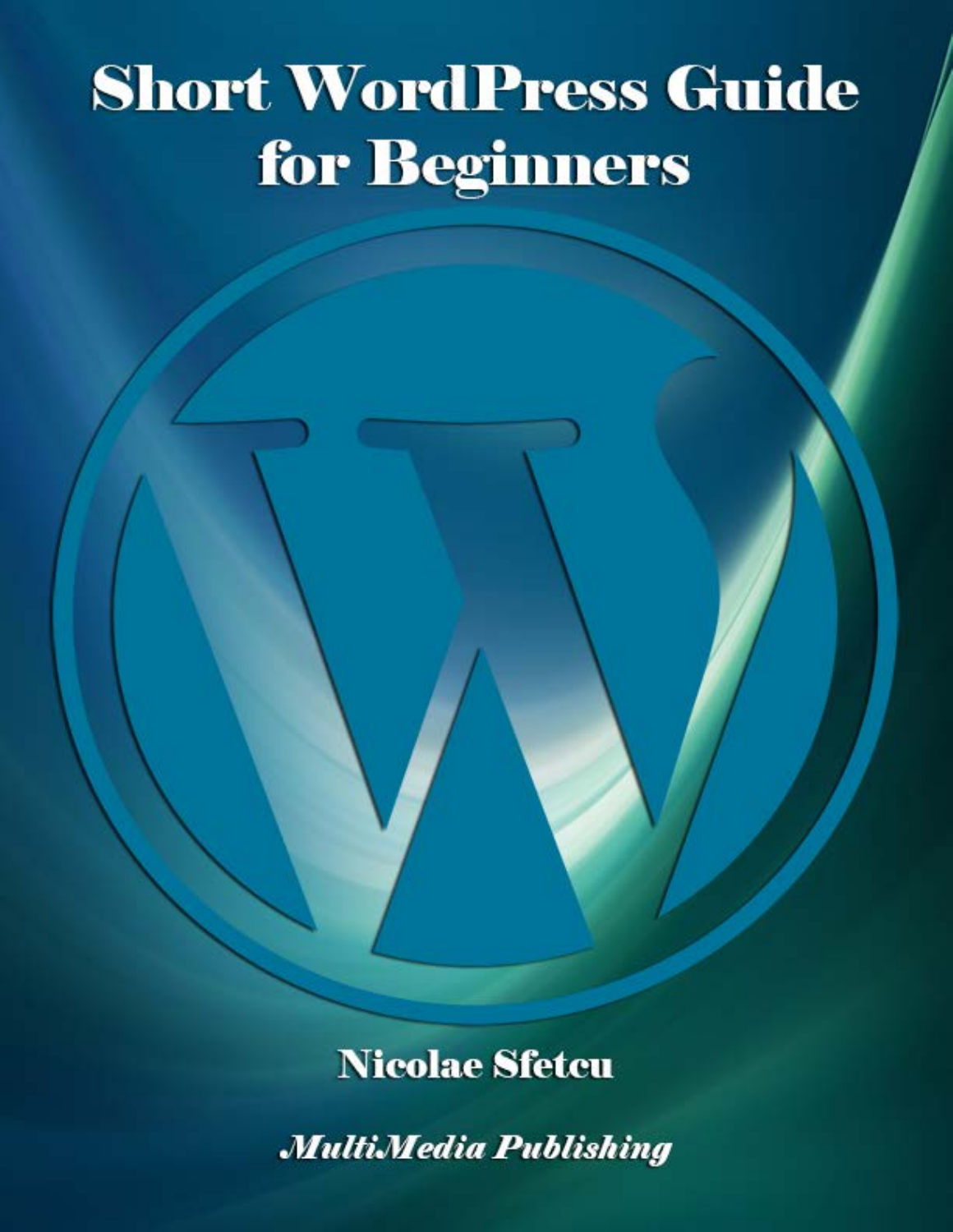### **Short WordPress Guide for Beginners**

#### Nicolae Sfetcu

Published by Nicolae Sfetcu

Copyright 2015 Nicolae Sfetcu

BOOK PREVIEW

### **About WordPress**

WordPress is a publishing software whose main qualities are simplicity, speed and ease of use. WordPress is favored by an active community, real core of free software.

WordPress is a free content management written in PHP based, on a MySQL database, and distributed by Automattic. WordPress is mainly used as a blog engine, but its capabilities also enable it to manage any web site. It is distributed under the terms of the GNU GPL. The software is also behind the WordPress.com service.

In 2007 WordPress won the "Open Source CMS Award" (competition for the best CMS).

In 2009 WordPress won the prize for best Open Source CMS.

#### **WordPress features**

WordPress is a powerful personal publishing platform with many features designed to make publishing your Internet experience as simple, pleasant and enjoyable as possible. It offers a freely distributable publishing platform, standards compliant, fast, light and free with parameters and features and a thoughtful extraordinarily adaptable core.WordPress is a blogging software that has all the usual features of this type of software. It allows multiple authors to publish posts, which are ordered by date and by category. Multiple categories can be assigned to a given post.

In addition, WordPress includes the management of external links, trackbacks, and a fine system management of the comments. Besides, there are more minor features, such as typographical filters, a multilingual interface, and a system of permanent links.

WordPress can import content from many other content management systems, such as Blogger, Movable Type and Textpattern, and export of feed in RSS format . In addition, WordPress respects the web standards XHTML and CSS.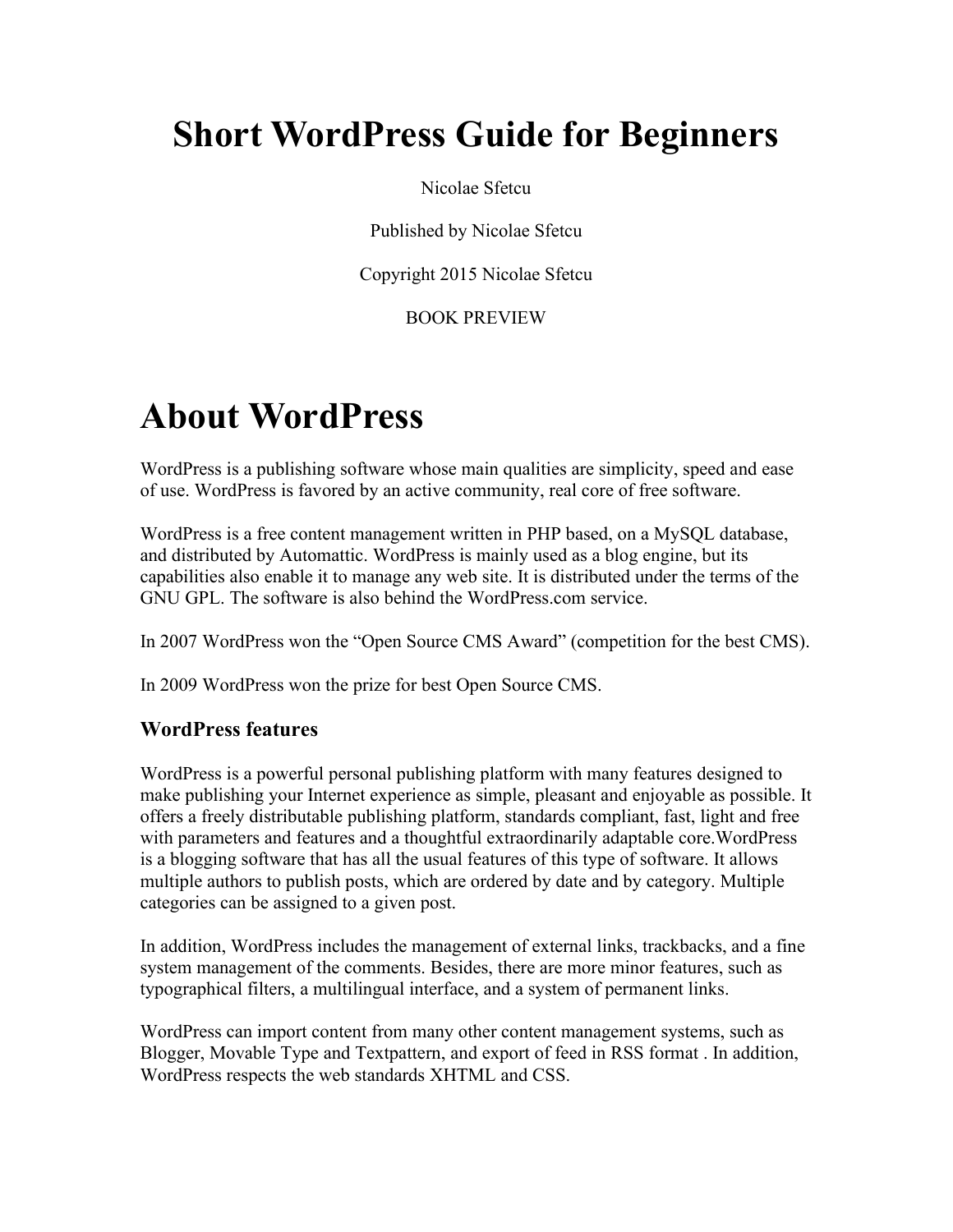Because of its many features, WordPress is a blogging software rather intended for advanced users, with a minimum of knowledge management systems content. Despite the clarity of its interface, the profusion of menus and options relating configuration can discard novice users. Advanced users will find, meanwhile, many opportunities to improve their blog into a veritable e-commerce shop, a portfolio, a brochure site by optimizing, etc.

Installing WordPress is easy, but requires technical knowledge and accommodation with the PHP programming language, a MySQL database and FTP access.

WordPress is popular mainly with users around free software and with knowledge of software programming. The public interface is customizable through templates files, and plugins can be developed. The WordPress community is very active and has a growing number of resources such as ready-made themes, documentation and translation software.

#### **WordPress themes**

To help users to build their site with original and easily customizable skins on the WordPress CMS, there is a wide choice of WordPress themes (free and paid), available on many websites created ad hoc. To find one of these sites, users can simply search by "wordpress themes" on search engines. For installing themes, simply download and transfer them to the site via FTP client, or use the specific admin section. Themes can then be set and modified from WordPress administrator interface.

#### **License and Technical Environment**

- **License**: WordPress is licensed under the [GPL.](http://www.gnu.org/copyleft/gpl.html)
- **Technical environment**: PHP (v4.2 or later) and MySQL (v3.23.x or later) are required.

#### **WordPress.com**

WordPress.com is a service of publishing content online using the WordPress software. Registration and use is free. This free online version is a limited version of the WordPress publishing solution . WordPress has limited capabilities for its online version to minimize the risk of abuse of spam that may come from malicious users. The free online version does not allow:

- add new extensions;
- edit CSS a blog (free option);
- to include most of the HTML / JavaScript code in the blog;
- customize the URL of a blog (free option).

The advantage of a WordPress blog online, in addition to free, is its automatic indexing in the network of WordPress blogs, an advantage for SEO of a blog.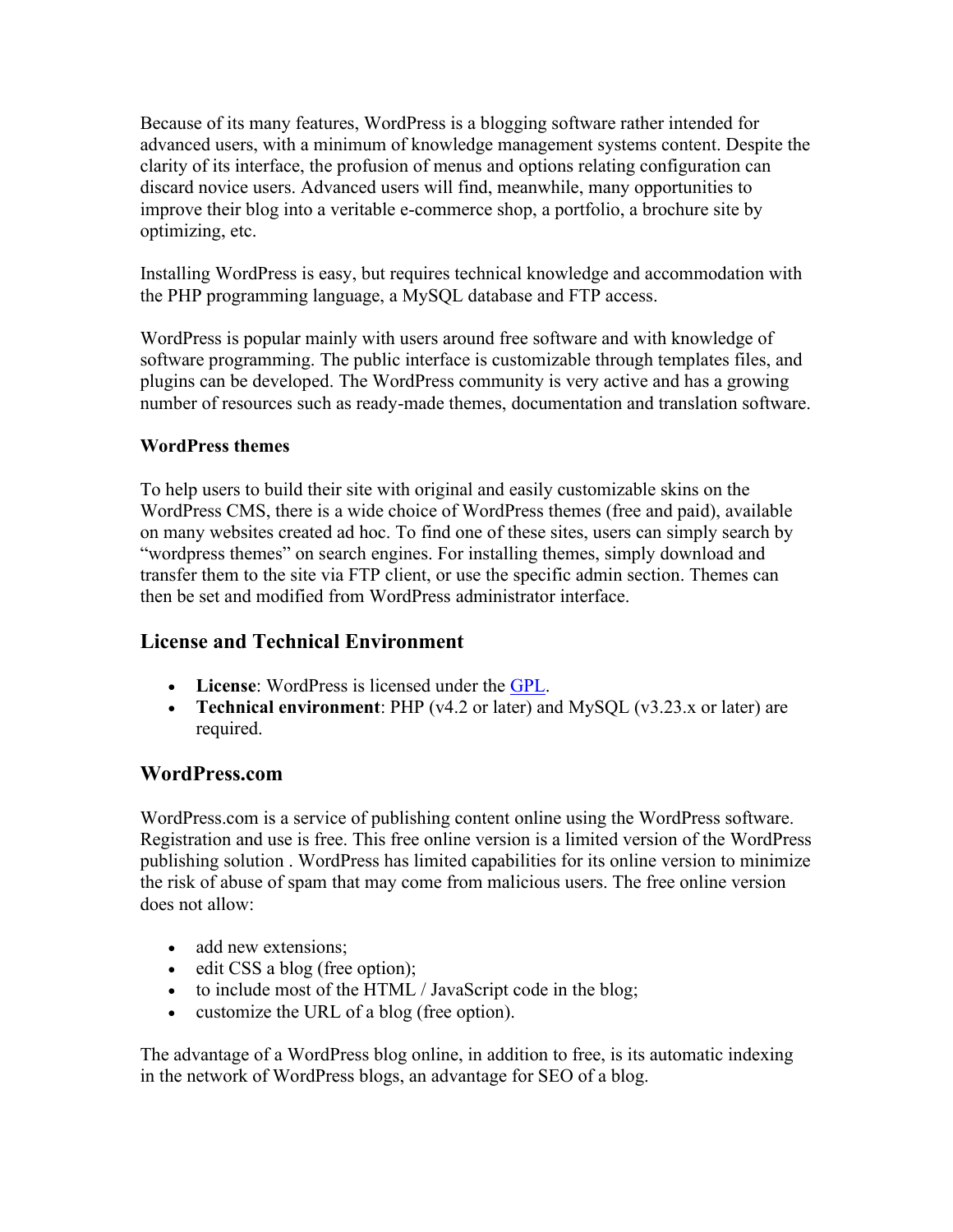### **WordPress Features**

WordPress is a powerful personal publishing platform with many features designed to publish your Internet experience as simple, pleasant and enjoyable as possible. It offers a freely distributable publishing platform, standards compliant, fast, light and free, with special parameters and features and an extraordinarily adaptable core.

#### **Technical License and Environment**

**License**: WordPress is licensed under the GPL

**Technical environment**: PHP (v4.2 or higher) and MySQL (v3.23.x or higher) are required.

#### **Managing and administering the weblog**

**Local installation**: WordPress is designed to be installed on your own web server or shared hosting. Unlike third-party services, you have the assurance that zou can access and modify everything in your weblog, if you need it. This also means that you can install WordPress on your computer at home or office or even on an Intranet.

**Portable core**: You can choose to place the WordPress file tree that form the administration interface of your public weblog in the same folder as your weblog or all other directory. For example, if you want to place your weblog on *http://teleactivities.com* (*public\_html* is the "root" of your public web server or web host) and you want to place the WordPress files in *http://teleactivities.com/wordpress* (*public\_html/wordpress*) you can do it!

**UTC compatible**: WordPress allows you to set your time as an offset to Universal Time (UTC), and all elements related to time are stored in the database in GMT, which is a universal standard. Among other things, this helps you display the correct time on your server, even if your hosting server is located in another time zone.

**Gzip compression**: You can save bandwidth by enabling gzip option in your WordPress installation. WordPress compresses the content when a visitor's browser supports this feature. This option requires that the mod\_gzip module is available on your Apache web server hosting your WordPress.

**User management**: WordPress uses a rights management system to allow users access to certain functions. You can restrict the ability to create and edit content for a user by changing its level.

**User profiles**: Each user on your weblog can, if he wishes, define a profile by entering information such as their email address, alias for instant messaging, etc. Each user can choose the way this information is visible on the weblog.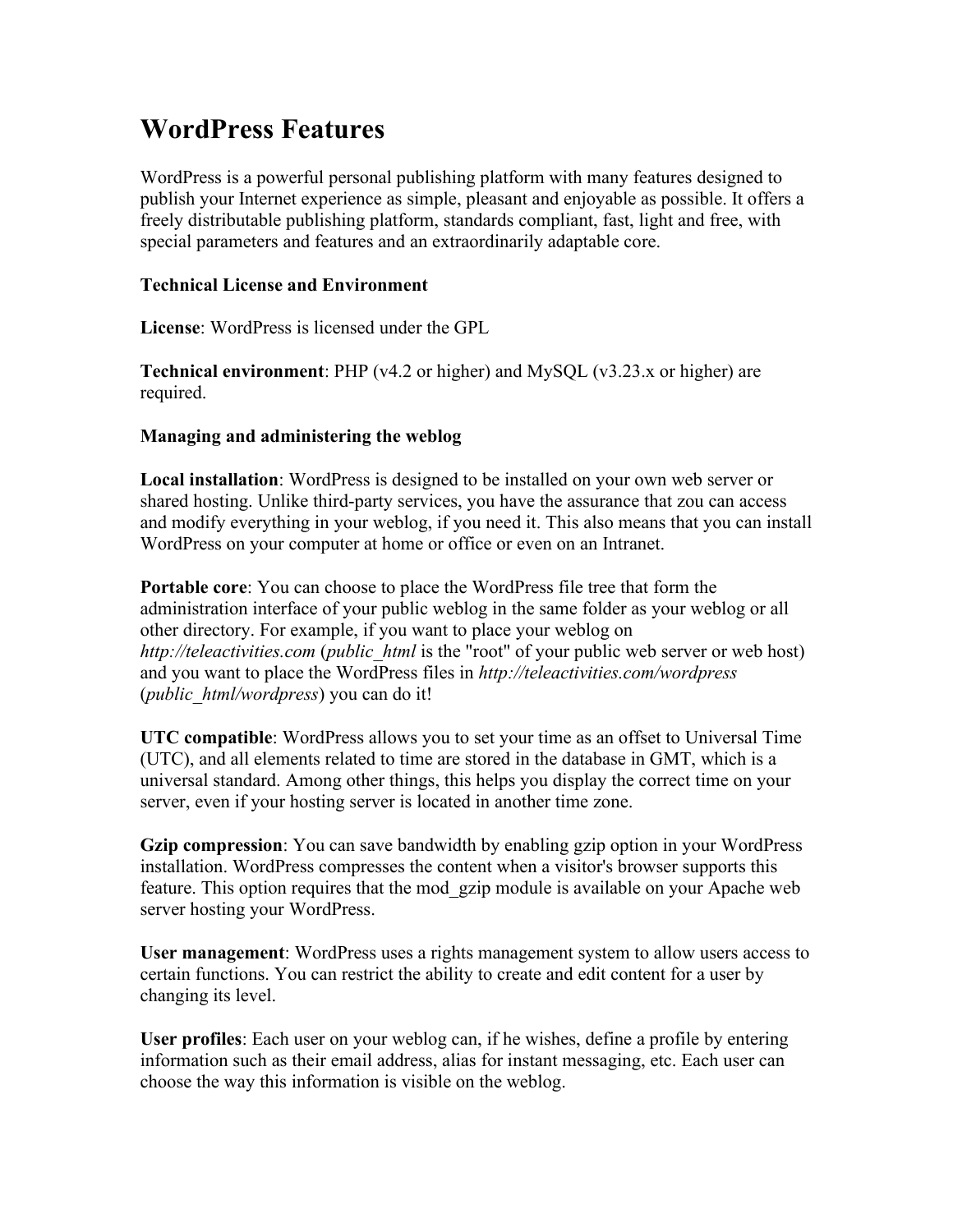**Easy installation and update**: The installation system in 5 minutes WordPress is unbeatable at ease. Update your weblog to the latest version of WordPress is also easy and should use even less time!

**Dynamic generation of page**: No need to rebuild all of the pages in each update of your weblog or anything like that. All pages are generated instantly for each query using the database and presentation templates. This means that posting an article or modify the presentation is as fast as possible and the necessary storage space is minimal

**Internationalization and localization**: You can create a weblog localized and made available in the language of your choice. *Gettext* is used to translate and localize WordPress into every corner.

### **WordPress installation**

#### **Before installing WordPress…**

… You need to check:

- 1. That your host fulfills the necessary conditions (no panic, most of them meet it).
- 2. That you have the skills (do not worry, it's not so difficult).

These two conditions should not be a problem, but it is wise to check it before you start.

#### **Do you have the necessary tools?**

#### *Browsers*

This seems obvious, but you need a browser to allows you to view your site and log into the Administrator interface.

In general, we recommend instead the standards compliant browsers such as Firefox, Opera, Safari (Mac), Google Chrome, Internet Explorer, etc.

#### *Text editors*

You must know how to use a text editor to edit the main configuration files. If you are a Windows user, Notepad will be ok for the moment. Later you may want to change the page templates. You can do it from the WordPress admin interface, but it is strongly recommended to use a good text editor:

- Mac : TextWangler2, Smultron, SubEthaEdit, Taco HTML Edit, ...
- Windows: ConTEXT, TsWebEditor, Notepad<sup>++</sup> ...
- Linux: Gedit, …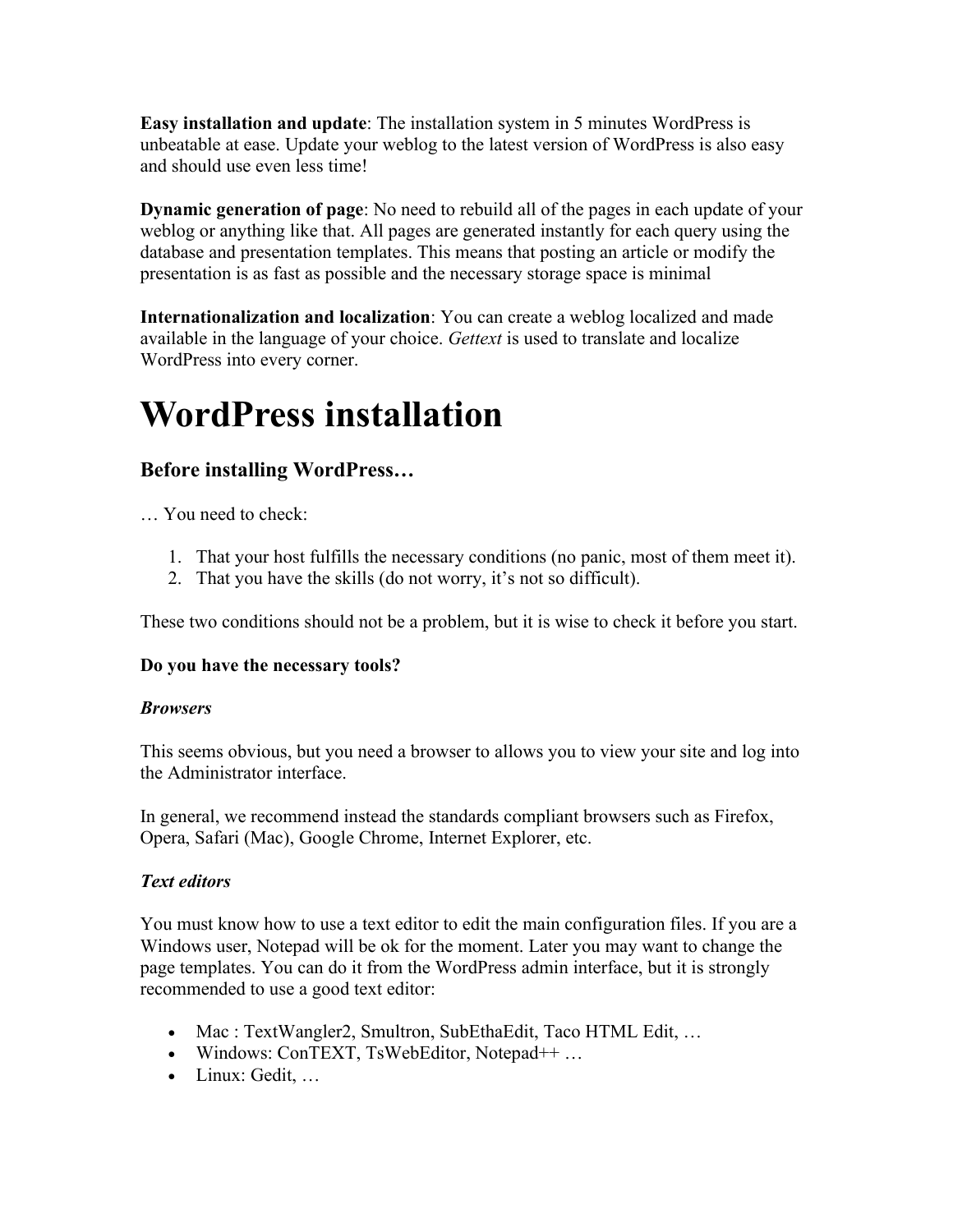#### *FTP clients*

You will need to use a FTP program for file transfer from your computer to the server and possibly change the permissions.

- Mac : RBrowser (freeware), Transmit (commercial).
- Windows : FileZilla, Smart FTP
- Linux : Gftp

#### **How to start working**

If you are a new WordPress user and do not know where to start, this article will guide you step by step to a good start with WordPress. Remember that, if you need help, many opportunities are available for assistance. Welcome to the fascinating world of WordPress!

# **Contents**

About WordPress

- WordPress features
- - WordPress themes
- License and Technical Environment
- WordPress.com
- WordPress Features
- - Technical License and Environment
- - Managing and administering the weblog

WordPress installation

- Before installing WordPress…
- - Do you have the necessary tools?
- How to start working
- - Read
- - Make a plan
- - Install WordPress
- - Hosting
- Web hosting
- New or existing database
- Installing WordPress
- - What to know before you start
- - Installation in 5 minutes
- - Detailed instructions
- Install WordPress Themes
- - A WordPress theme, what is it?
- - Free or paid WordPress theme?
- - Installing a free WordPress theme
- - Search criteria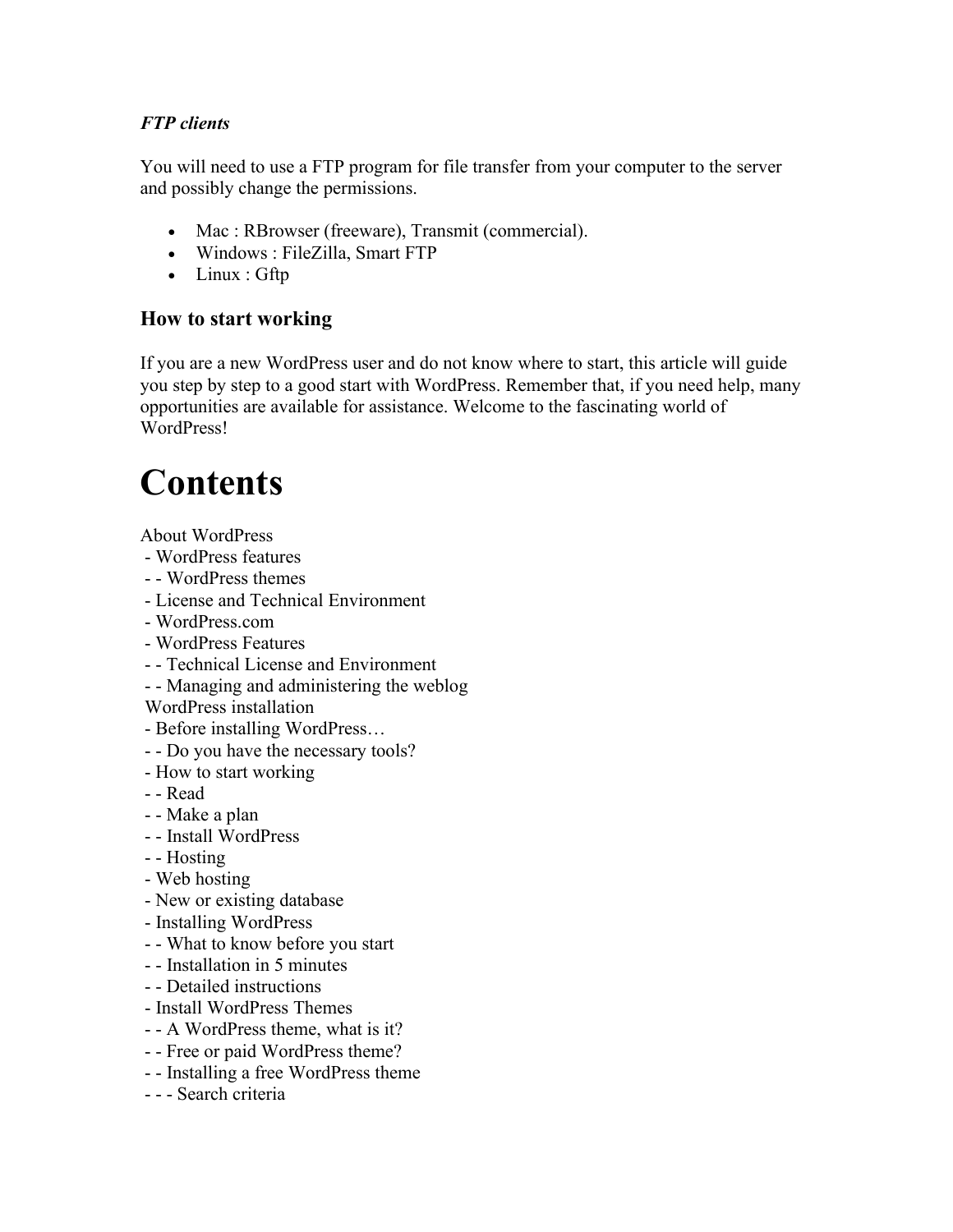- - Theme Preview
- - Installation
- - Install a paid WordPress theme
- - Install by the administration interface
- - Install using FTP
- - Activate the theme
- Install the favicon
- - How to create a favicon
- - Install the favicon on a WordPress blog
- Updating WordPress
- - Check prerequisites system
- - Make a backup
- - Disable extensions
- - Ready to make the update!
- - Automatic update
- - Manual update
- - Replace WordPress files
- - Install your update
- - Take a break!
- - Final phase
- - Troubleshooting
- Moving WordPress to a new location
- - Save your data
- - Recovering the WordPress files
- - Collect WordPress data
- - Transferring data
- - Small adjustments
- - Changed database
- - Domain not changed
- - Changed domain
- Working with WordPress
- Getting Started with WordPress
- - What next?
- WordPress content
- - Posts
- - Pages
- Working with WordPress
- - Publish your posts
- - Archives and Research
- - Discussion and comments
- - Creating and Managing a Blogroll
- - Publish your work
- - Customizable design
- Screen Options
- - Excerpt
- - Send Trackbacks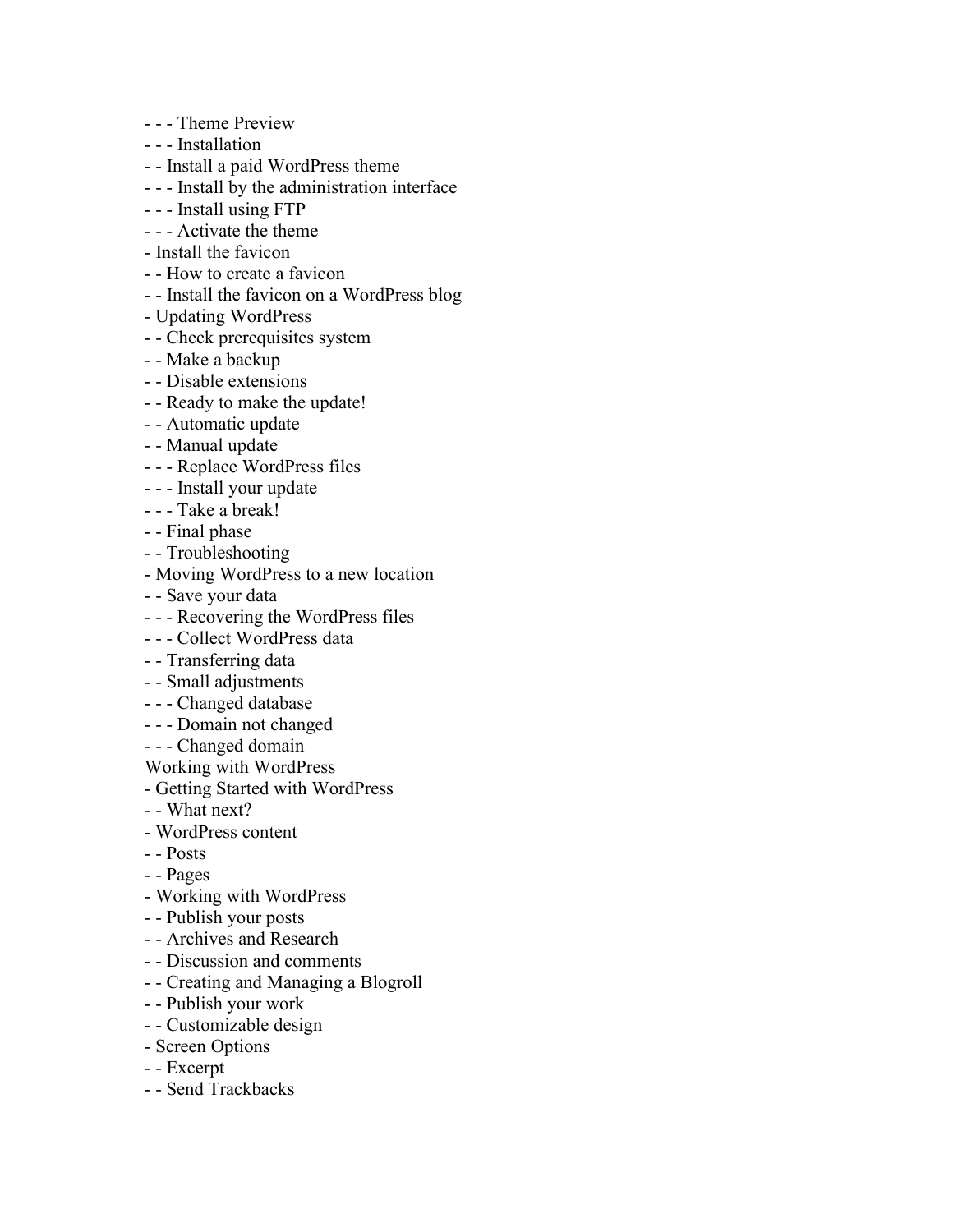- - Custom Fields
- - Slug
- - Discussion
- - Comments
- - Author
- Installing Plugins
- - Information to know before installing
- Post formats

- Use of custom fields

- - Use

References

- About the author
- Nicolae Sfetcu
- By the same author
- Contact

Publishing House

- MultiMedia Publishing

### **Book**

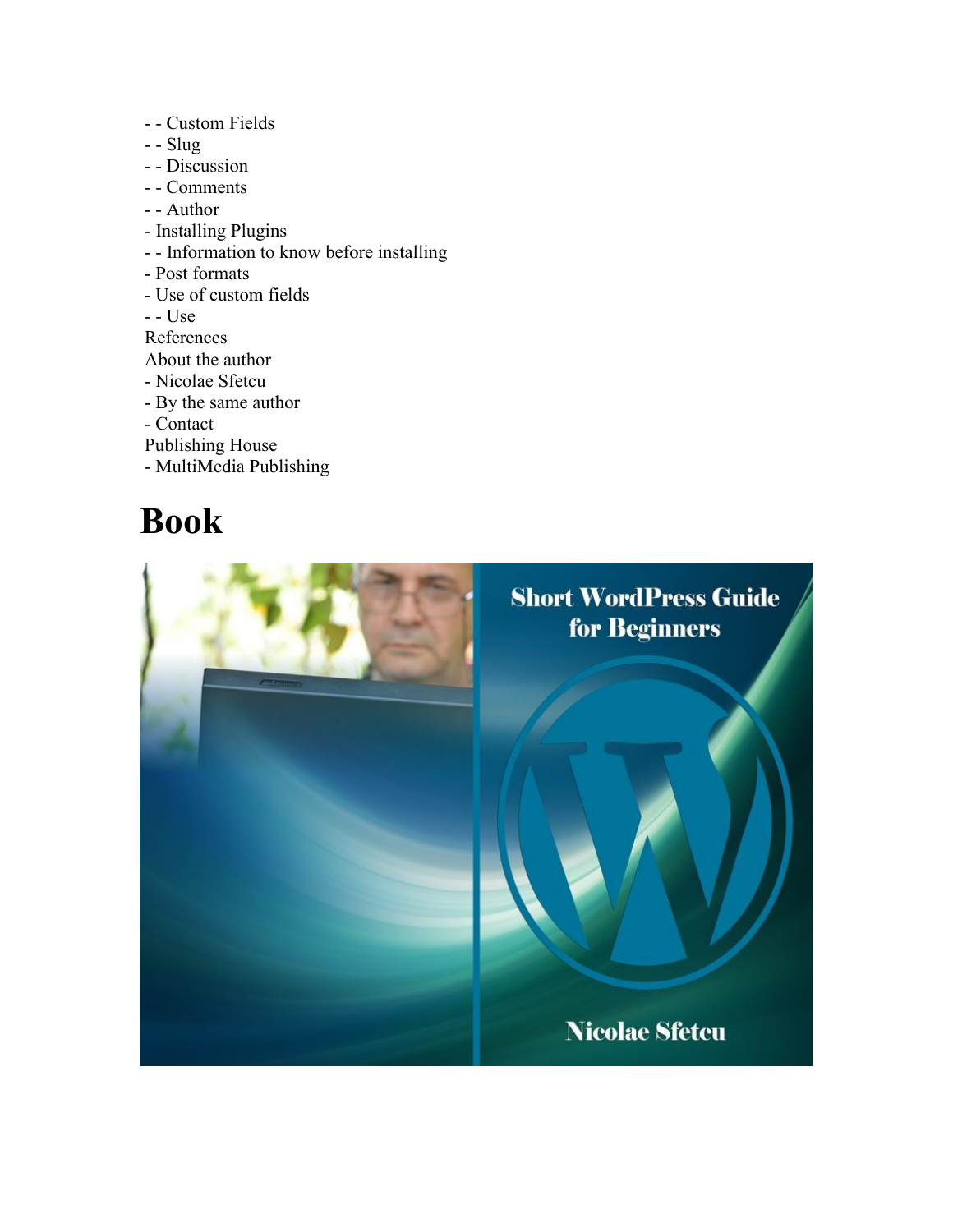WordPress is a publishing software whose main qualities are simplicity, speed and ease of use. WordPress is favored by an active community, real core of free software.

WordPress is a powerful personal publishing platform with many features designed to make publishing your Internet experience as simple, pleasant and enjoyable as possible. It offers a freely distributable publishing platform, standards compliant, fast, light and free with parameters and features and a thoughtful extraordinarily adaptable core.WordPress is a blogging software that has all the usual features of this type of software. It allows multiple authors to publish posts, which are ordered by date and by category. Multiple categories can be assigned to a given post.

WordPress is popular mainly with users around free software and with knowledge of software programming. The public interface is customizable through templates files, and plugins can be developed. The WordPress community is very active and has a growing number of resources such as ready-made themes, documentation and translation software.

MultiMedia Publishing House Edition: [https://www.telework.ro/en/e-books/short](https://www.telework.ro/en/e-books/short-wordpress-guide-for-beginners/)[wordpress-guide-for-beginners/](https://www.telework.ro/en/e-books/short-wordpress-guide-for-beginners/)

## **About the author**

### **Nicolae Sfetcu**

Owner and manager with MultiMedia SRL and MultiMedia Publishing House.

Project Coordinator for European Teleworking Development Romania (ETD)

Member of Rotary Club Bucuresti Atheneum

Cofounder and ex-president of the Mehedinti Branch of Romanian Association for Electronic Industry and Software

Initiator, cofounder and president of Romanian Association for Telework and **Teleactivities** 

Member of Internet Society

Initiator, cofounder and ex-president of Romanian Teleworking Society

Cofounder and ex-president of the Mehedinti Branch of the General Association of Engineers in Romania

Bachelor of Science in Nuclear Physics. Master of Philosophy.

#### **Contact**